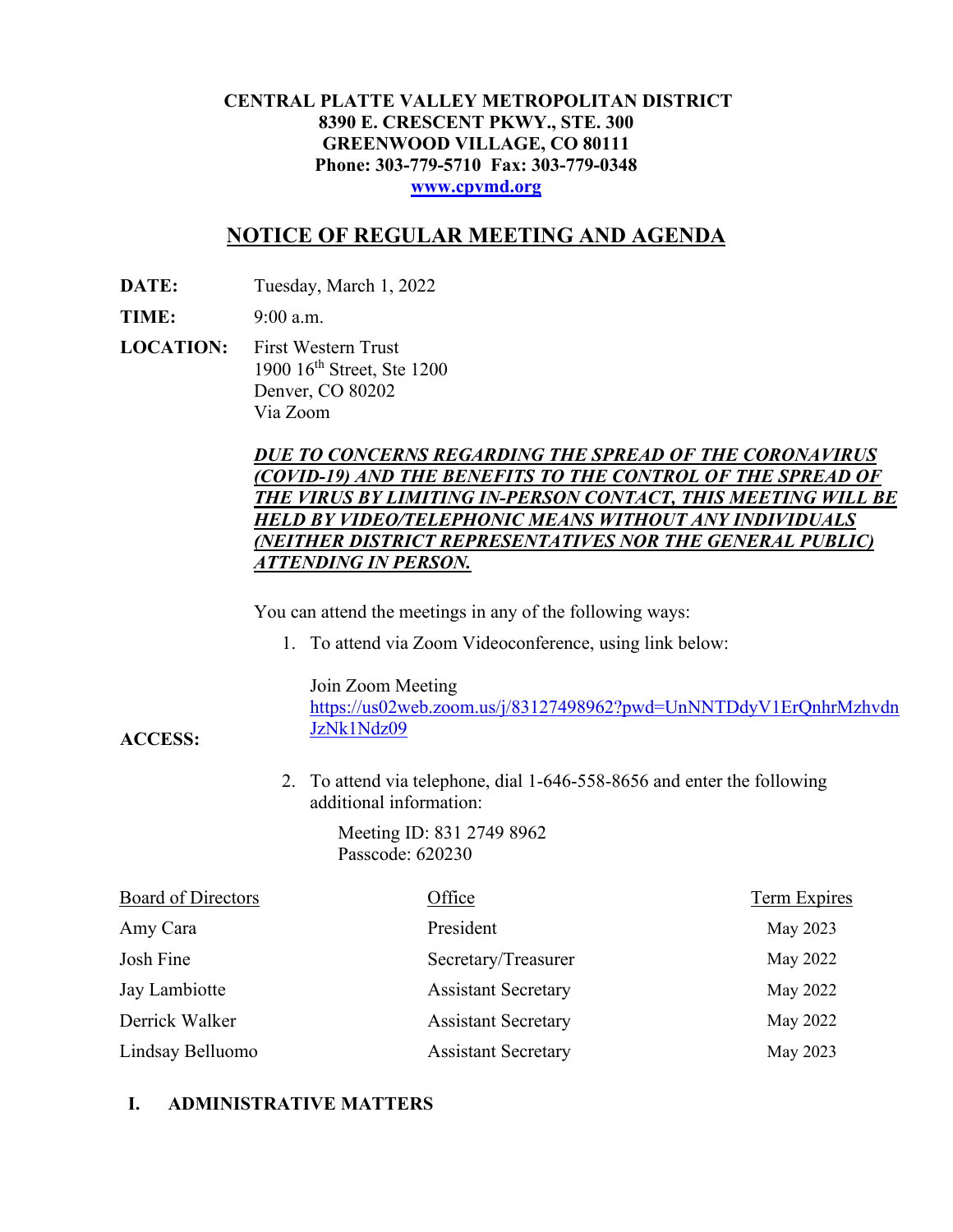- A. Call to order and approval of agenda.
- B. Present disclosures of potential conflicts of interest.
- C. Confirm quorum, location of meeting and posting of meeting notices.
- D. Public comment.

Members of the public may express their views to the Board on matters that affect the District that are otherwise not on the agenda. Comments will be limited to three (3) minutes per person.

### **II. CONSENT AGENDA**

- A. Review and consider approval of the Minutes of the February 1, 2022 Special Meeting (enclosed).
- B. Accept January 31, 2022 Financial Statements and Cash Position Report (enclosed).
- C. Approve current Claims (enclosed).
- D. Accept information items.
- E. Other.

#### **III. FINANCIAL ITEMS**

- A. Bond refinancing update (enclosed).
- B. Discuss Bill.com utilization.
- C. Other.

# **IV. ENGINEER'S REPORT – A.J. ZABBIA**

- A. Tree replacement bidding update and consider appointment of award committee.
- B. Holiday lighting update.
- C. Millennium Bridge painting update.
- D. Other.

#### **V. MANAGER ITEMS**

A. Other.

#### **VI. DIRECTOR ITEMS**

A. Discuss meeting document execution.